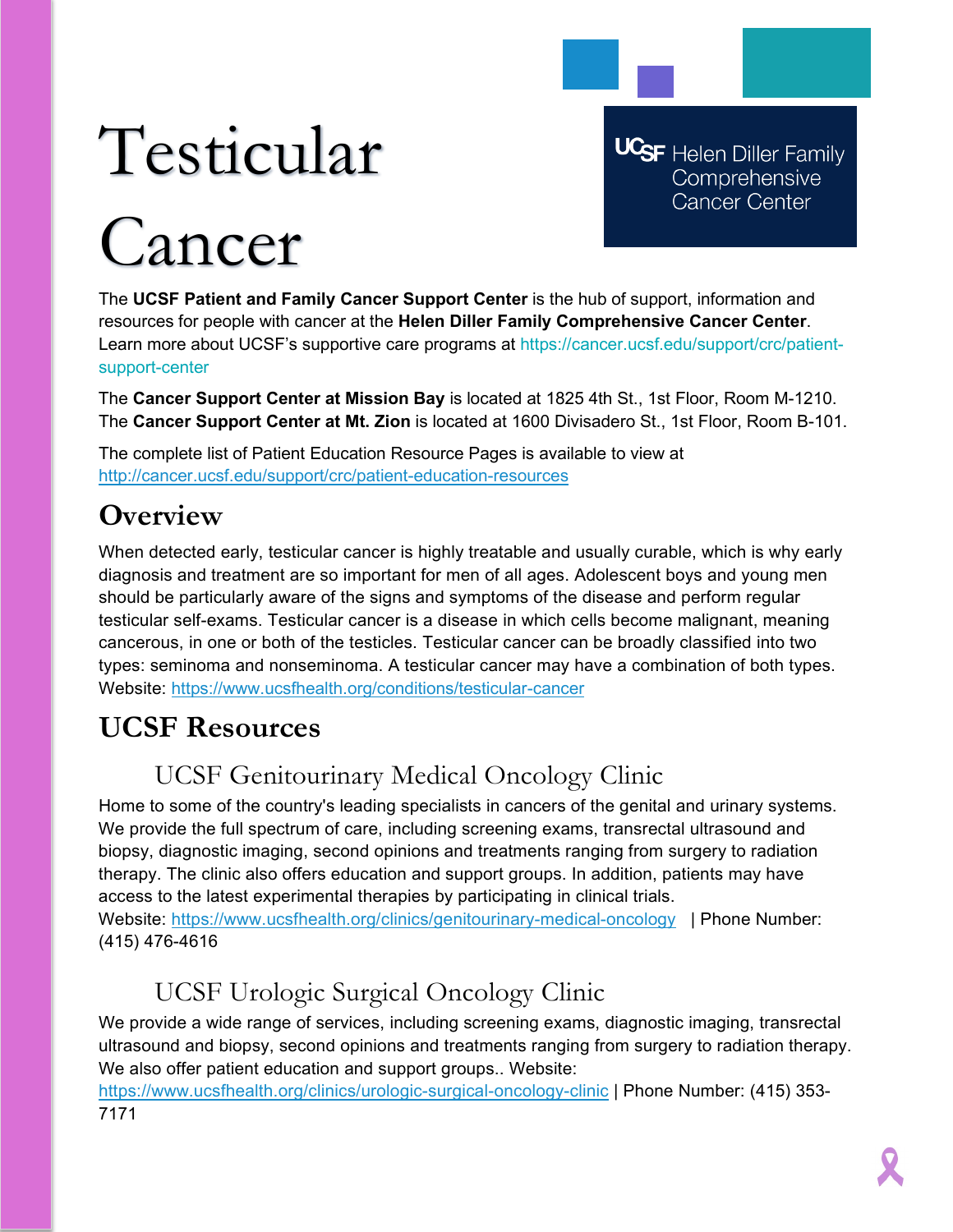## **Publications**

American Cancer Society: "Testicular Cancer" Website: <http://www.cancer.org/cancer/testicular-cancer.html>

Cancer.Net: "Testicular Cancer" Website: <http://www.cancer.net/cancer-types/testicular-cancer>

National Cancer Institute: "Testicular Cancer" Website: <http://www.cancer.gov/cancertopics/types/testicular>

## **Organizations**

American Cancer Society (ACS) – Testicular Cancer

At the American Cancer Society, we're on a mission to free the world from cancer. Until we do, we'll be funding and conducting research, sharing expert information, supporting patients, and spreading the word about prevention. All so you can live longer — and better. Website: <https://www.cancer.org/cancer/kidney-cancer.html> Phone Number: 800.227.2345

Cancer.Net – Testicular Cancer

This is Cancer.Net's Guide to Testicular Website: <https://www.cancer.net/cancer-types/testicular-cancer>

#### Cancer Support Community – Testicular Cancer

As the largest professionally led nonprofit network of cancer support worldwide, the Cancer Support Community is dedicated to ensuring that all people impacted by cancer are empowered by knowledge, strengthened by action, and sustained by community.

Website:<https://www.cancersupportcommunity.org/testicular-cancer> | Phone Number: 888-793-9355

Medline Plus: Trusted Health Information for You - Testicular Cancer MedlinePlus is a service of the National Library of Medicine (NLM), the world's largest medical library, which is part of the National Institutes of Health (NIH). Website: <https://medlineplus.gov/testicularcancer.html>

#### National Cancer Institute - Testicular Cancer

The National Cancer Institute (NCI) is the federal government's principal agency for cancer research and training. NCI is deeply committed to the core values of equity, diversity, and inclusion that allow all staff to reach their potential and fully contribute to the Institute's cancer mission. Website:<https://www.cancer.gov/types/testicular>